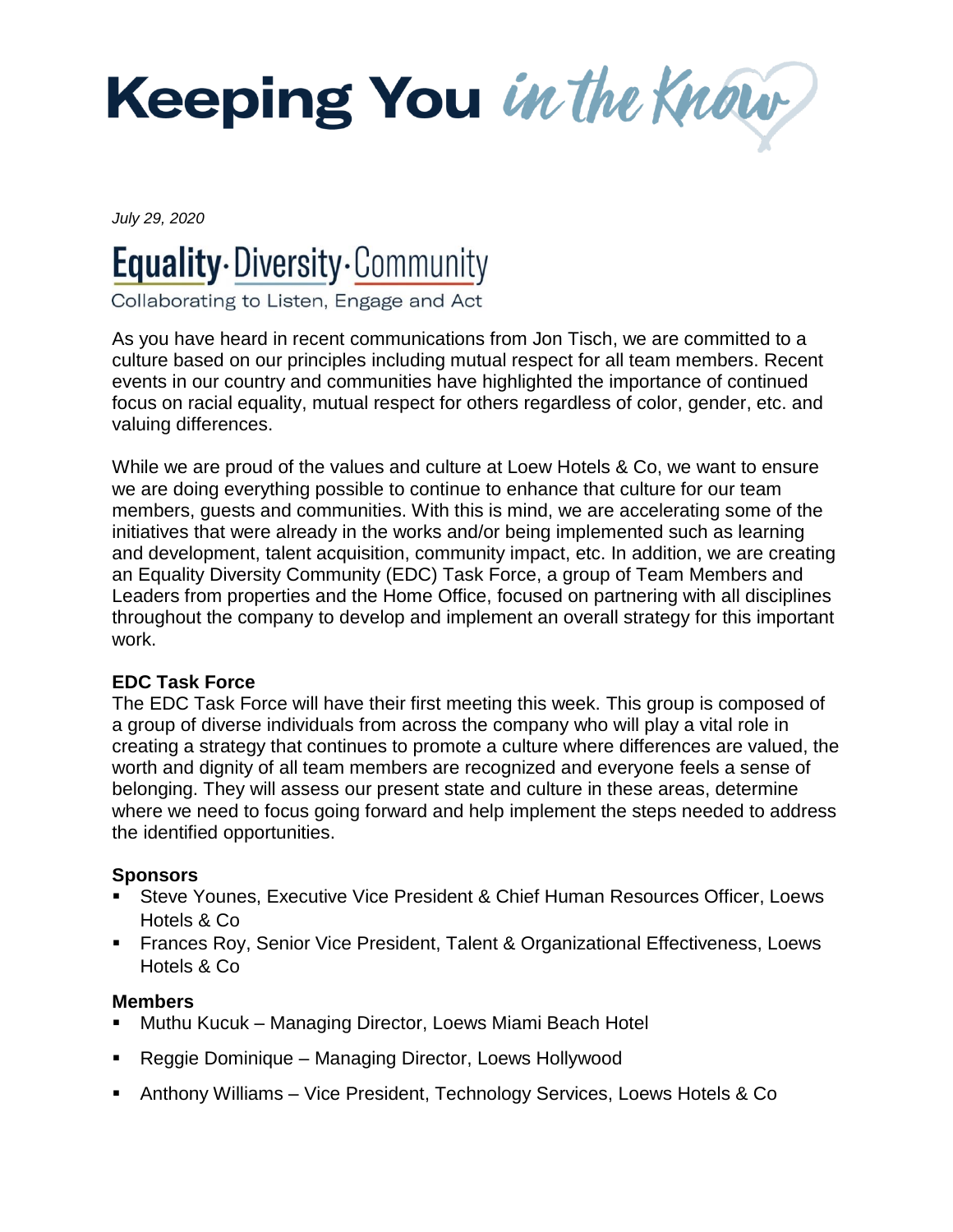Keeping You in the Know

- Barbara Bowden Complex Managing Director, Loews Royal Pacific/Loews Sapphire Falls Resort
- Elif Bali Senior Vice President, Corporate Finance, Loews Hotels & Co
- Ramel Kelly National Sales Director Northeast, Loews Hotels & Co
- Jenny Lucas Senior Vice President of Operations, Loews Hotels & Co
- **Rosita Nixon Security Officer, Loews Philadelphia**
- John Maibach Managing Director, Loews Regency Hotel, New York
- Evelyne Francois Room Service Supervisor, Loews Royal Pacific Resort
- Randy Elam Front Office Manager, Loews Santa Monica Beach
- Jean-Pierre Wolfver Senior Manager, e-Commerce & Affiliate Marketing, Loews Hotels & Co

## **Candid Conversations**

One of the new programs being implemented in the coming weeks will be our "Candid Conversations," an opportunity for team members to talk openly and honestly about the impact of the events over the past several weeks on the Black community, racism and inequality. This provides an opportunity for all team members to hear from one another and gain a better understanding of what it means to be a person of color in our country, to discuss bias, to discuss how each of us feel at work and to share ideas Loew Hotels & Co could incorporate and adapt to ensure we have a culture that promotes diversity and inclusion.

Each hotel or service center has identified individuals within their facilities who will serve as facilitators for small group discussions with approximately twelve team members in each group. The facilitators will all take part in facilitation training which begins next week – candid conversation groups will begin the week after that. The groups will be composed of diverse team members with a mix of different race, age, gender, sexual preference, etc. who bring different perceptions from their life experiences.

## **Embracing Diversity and Inclusion**

In January and February, Learning & Development introduced a new training program focusing on bias, diversity and inclusion. The course was part of new opening orientation in St. Louis and Kansas City, and was an opportunity for new team members to reflect on their own biases (which we all have) related to diversity and how it can impact the ways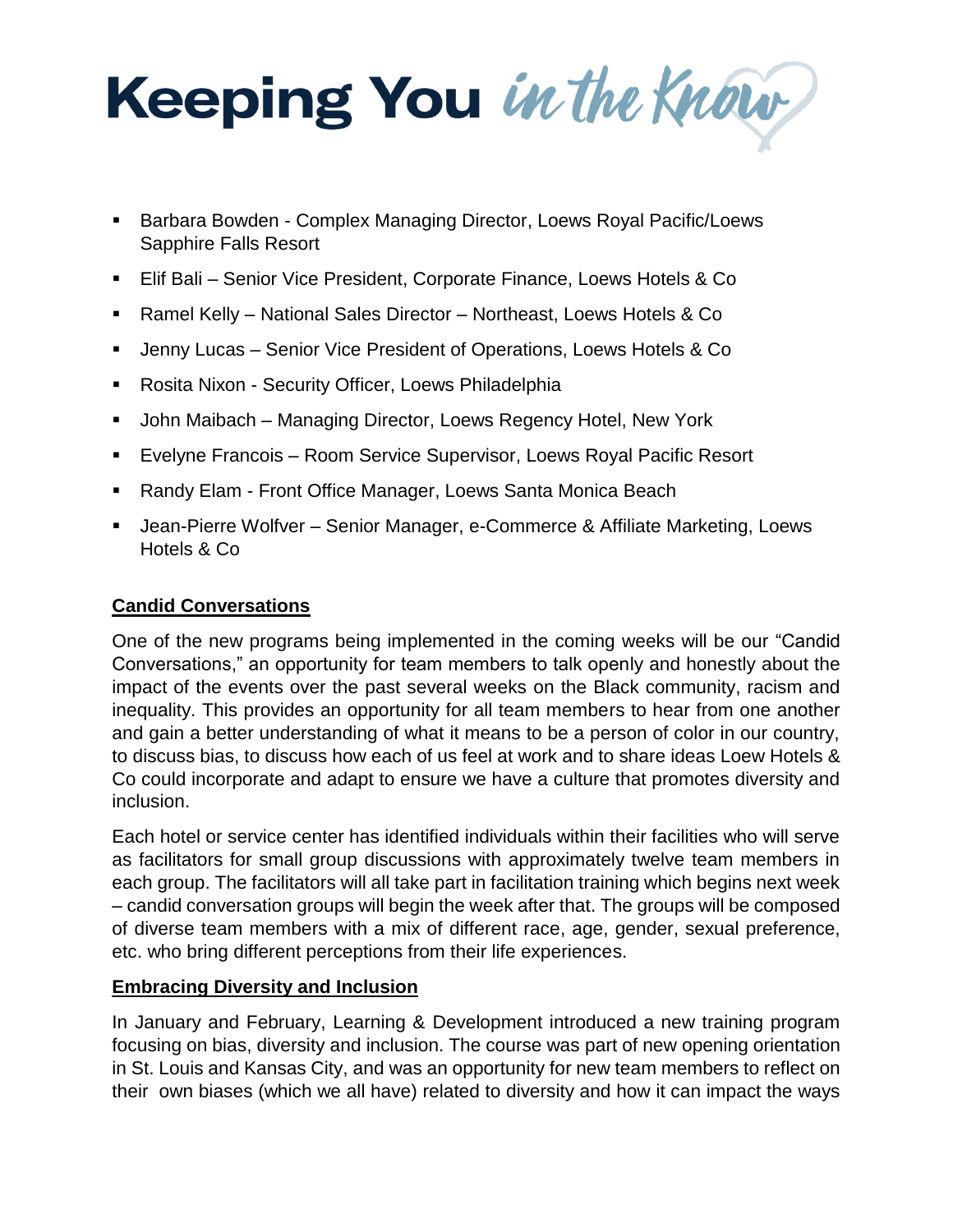Keeping You in the Know

in which we treat one another and our guests. Our company principles were also shared to provide new team members with behavioral expectations such as mutual respect for others, valuing differences and caring for our communities, all part of what creates an inclusive culture at Loews Hotels & Co.

Now that most of our hotels are resuming operations, Embracing Diversity and Inclusion will be presented to all active team members across the company in the next several weeks by the local Directors of HR as well as virtual sessions led by Learning & Development.

### **Other initiatives**

"Candid Conversations" and "Embracing Diversity and Inclusion" will be accompanied by other initiatives which will be launched in the near future. Once the "Task Force" meets this week and approves potential forthcoming programs, we will communicate plans associated with hiring and promoting a more diverse workforce, other "Candid Conversations programs," continuing to promote purchasing and procurement with diverse vendors, book clubs, etc.

## **Hotel Operations Update**

Loews Atlanta Hotel resumes operations on Friday, July 31<sup>st</sup>!

## **Second Round of COVID-19 Disaster Relief Payments**

As of today, there have been over 9,000 approved payments paid to team members, which includes both the first and second rounds, of the COVID-19 Disaster Relief Fund. In round two, there're have been approximately 5,000 eligible applications, 3900 of which have been approved at this time. **Round 2 of the fund is still available for a limited time period** for regular full-time and part-time US based Team Members who are on an Unpaid Leave of Absence or whose hours/compensation have been reduced. Applicant re-eligibility will be determined as of your Round 2 application. To apply for a disaster relief payment in Round 2, eligible Team Members will need to complete an application at [www.loewshotelsrelief.com](http://www.loewshotelsrelief.com/) using the new Round 2 access code 2020. If you provided eligible documentation in Round 1, you will not need to re-submit documentation in Round 2. If you did not apply in Round 1, you will need to submit documentation to support your financial hardship as rent, mortgage, auto loan, utilities, etc. Additional information will be provided through the application process.

## **New Loews Hotels & Co Team Member Relief Fund**

This fund was recently created to assist Team Members in difficult times beyond the COVID-19 pandemic. Financial assistance will be provided for eligible expenses to